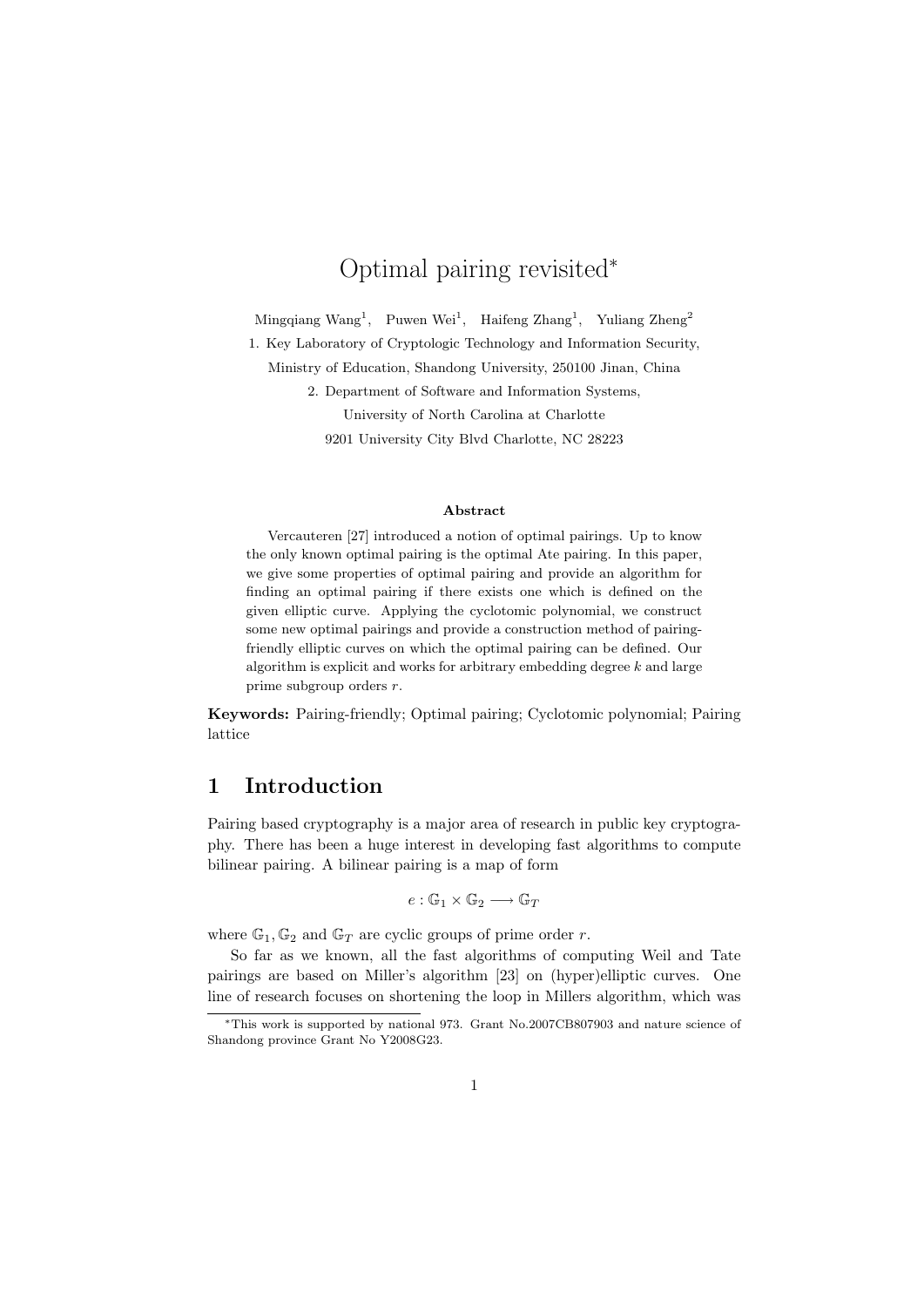initiated by Duursma-Lee [9] and extended by Barreto et al. [3] to supersingular abelian varieties. The ate pairing introduced in [17] for elliptic curves and in [15] for hyperelliptic curves generalize these pairings to all ordinary curves. Recently, variants of the ate pairing were introduced thereby reducing the loop length in Miller's algorithm, such as the optimized ate pairing [22], and finally the R-ate pairing [20]. All variants of the ate pairing have a Miller loop of length at least  $\frac{\log_2 r}{\sqrt{\rho(k)}}$  $\frac{\log_2 r}{\varphi(k)}$ , with the embedding degree k. Vercauteren [27] introduced the notion of optimal pairings, which by definition attains this lower bound and conjectured that any non-degenerate pairing on an elliptic curve without extra efficiently computable endomorphisms different from Frobenius requires at least  $\frac{\log_2 r}{\log_2 k}$  $\frac{\log_2 r}{\varphi(k)}$  basic Miller operations. Hess [16] proved this conjecture and thereby justifying the term "optimal pairing" in [27].

One calls an elliptic curve with a small embedding degree and a large primeorder subgroup pairing-friendly which is introduced by Freeman, Scott and Teske [11] and defined as follows.

**Definition 1** Suppose E is an elliptic curve defined over a finite field  $\mathbb{F}_q$ . We say that  $E$  is pairing-friendly if the following two conditions hold:

- 1. there is a prime  $r \geq \sqrt{q}$  dividing  $\sharp E(\mathbb{F}_q)$ , and
- 2. the embedding degree of E with respect to r is less than  $\log_2(r)/8$ .

In this paper, a pairing-friendly elliptic curve is called a **pairing-friendly** elliptic curve with optimal pairing if there exists an optimal pairing defined on such elliptic curve. By the Hess's result in [16], we notice that pairing-friendly curves with optimal pairing are quite scarce.

Our main contributions in this paper are as follows:

- An upper bound of the number of Miller iterations that are required to evaluate a function is obtained and if the pairing defined by the function is an optimal pairing, an algorithm is proposed to get the coefficients of the principal divisor of the function.
- Many new optimal pairings are constructed by using cyclotomic polynomial.
- A method for constructing pairing friendly curves is provided. The resulting elliptic curves of the method have optimal paring defined on them.

This paper is organized as follows: Section 2 recalls the necessary background knowledge, including all variants of the ate pairing, pairing lattice and Miller algorithm. Section 3 describes the properties of the coefficients of a principal divisor of which the function define a pairing and gives an algorithm to find such optimal pairings for a given pairing-friendly elliptic curve. Section 4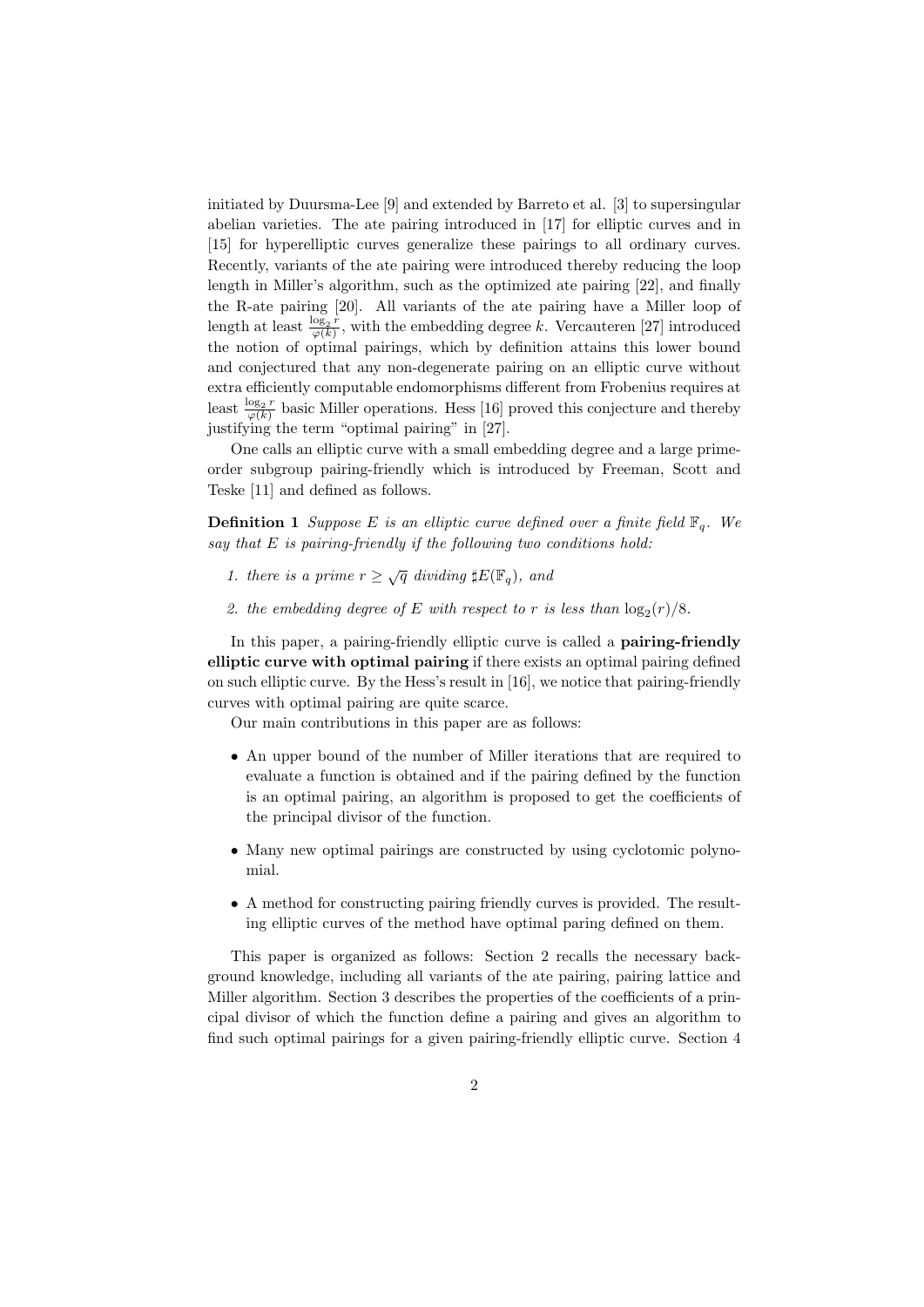construct some new optimal pairings. Section 5 provides an efficient method for constructing pairing-friendly curves with optimal pairing. Finally, Section 6, concludes the paper.

### 2 Preliminaries

### 2.1 Bilinear pairing

In this paper, we will only consider the ordinary elliptic curve, and the method can be generalized to supersingular elliptic curve or hyperelliptic curve. Let us recall the definitions of standard notation and pairing on elliptic curve.

Let  $\mathbb{F}_q$  be a finite field with q elements and E be a non-singular elliptic curve over  $\mathbb{F}_q$ . Let r be a positive divisor of  $\sharp E(\mathbb{F}_q)$  and  $k > 1$  be the embedding degree i.e. k is the smallest integer such that  $r | q^{\hat{k}} - 1$ . Then  $E(\mathbb{F}_{q^k})[r] \cong \mathbb{Z}/r\mathbb{Z} \times \mathbb{Z}/r\mathbb{Z}$ and there exists a basis  $P, Q$  of  $E(\mathbb{F}_{q^k})[r]$  satisfying  $\pi(P) = P$  and  $\pi(Q) = qQ$ , where  $\pi$  is the q-power Frobenius endomorphism on E. The subgroup of r-th roots of unity of  $\mathbb{F}_{q^k}$  is denoted by  $\mu_r$ , i.e.  $\mu_r = \{z \in \mathbb{F}_{q^k}^* : z^r = 1\}$ . We define  $G_1 =$  and  $G_2 =$ . Note that  $G_1 \bigcap G_2 = \{ \mathcal{O} \}.$ 

For  $s \in \mathbb{Z}$  and  $R \in E(\mathbb{F}_{q^k})$ , let  $f_{s,R} \in \mathbb{F}_{q^k}(E)$  be the uniquely determined monic function with divisor  $(f_{s,R}) = ((sR) - (\mathcal{O})) - s((R) - (\mathcal{O}))$ , where  $(R)$  is the divisor corresponding to the point  $R$ . The reduced Tate pairing is

$$
t: G_2 \times G_1 \to \mu_r, \quad (Q, P) \mapsto f_{r,Q}(P)^{q^k - 1/r}.
$$

It is in fact defined on all  $E(\mathbb{F}_{q^k})[r] \times E(\mathbb{F}_{q^k})[r]$  and is always non-degenerate.

Let s be an integer with  $s \equiv q \mod r$ . Define  $N = \gcd(s^k - 1, q^k - 1)$ ,  $L = s^k - 1/N$  and  $c = \sum_{j=0}^{k-1} s^{k-1-j} q^j \mod N$ . The ate pairing with respect to s is given by

$$
a_s: G_2 \times G_1 \to \mu_r, \qquad (Q, P) \mapsto f_{s,Q}(P)^{c(q^k-1)/N}.
$$

The relation with the Tate pairing is  $a_s(Q, P) = t(Q, P)^L$ . It is non-degenerate if and only if  $r \nmid L$  (see [22]).

Consider the following modified ate pairing

$$
a_s: G_2 \times G_1 \to \mu_r, \qquad (Q, P) \mapsto f_{s,Q}(P)^{(q^k-1)/r}.
$$

Since  $r|N$  and  $r \nmid c, a_s$  is always bilinear, and using the relation with the Tate pairing it is not difficult to show that  $a_s$  is non-degenerate if and only if  $s^k \neq 1 \mod r^2$  (see also [16] Corollary 14 and its proof).

### 2.2 Pairing lattice

Let s be an integer, for  $h = \sum_{i=0}^{d} h_i x^i \in \mathbb{Z}[x]$  with  $h(s) \equiv 0 \mod r$ , define  $||h||_1 = \sum_{i=0}^d |h_i|$ , and let  $f_{s,h,R} \in \mathbb{F}_{q^k}(E)$  for  $R \in E(\mathbb{F}_{q^k})[r]$  be the uniquely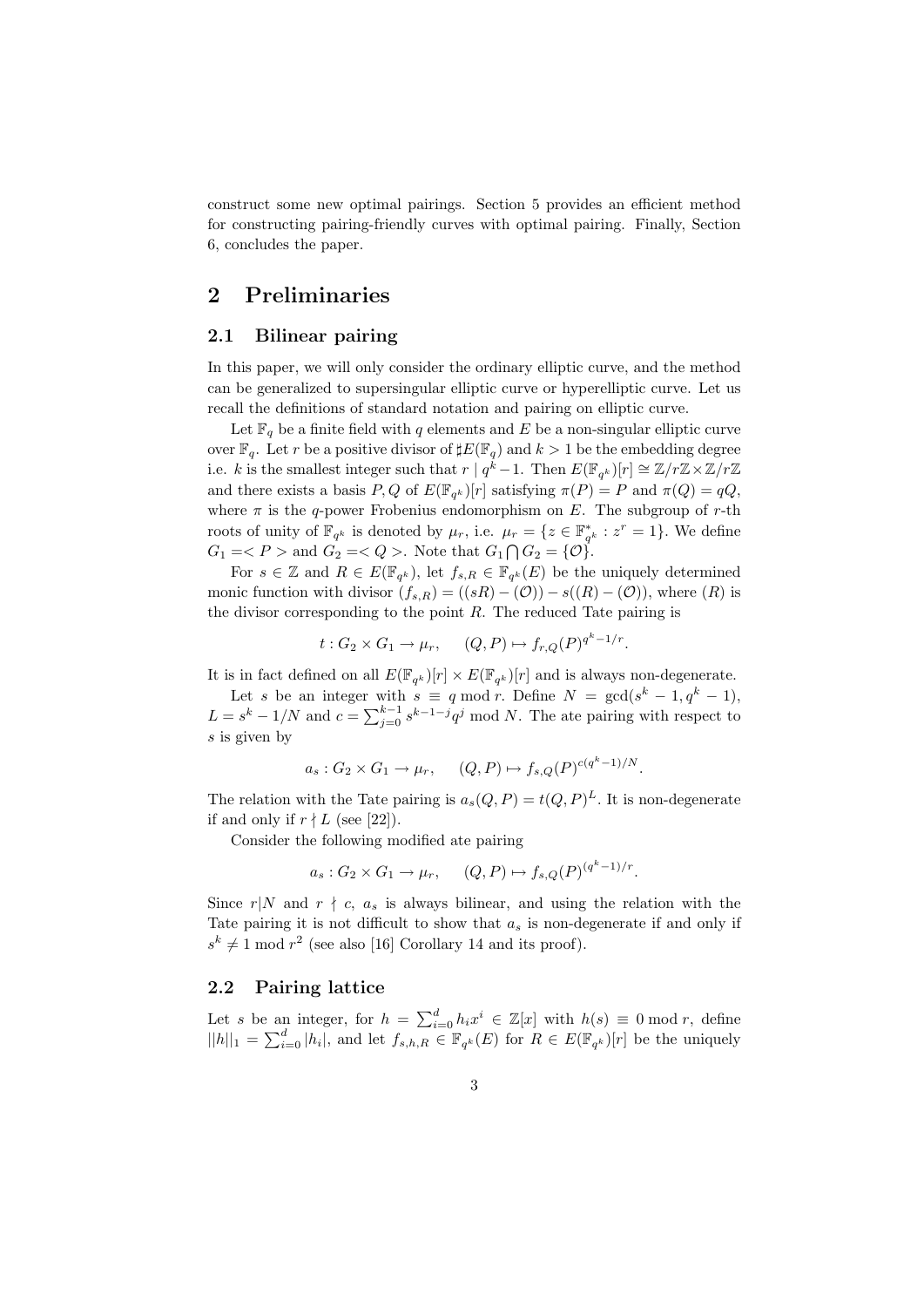defined monic polynomial satisfying

$$
(f_{s,h,R}) = \sum_{i=0}^{d} h_i((s^i R) - (O)).
$$

**Fact 1** [16] Assume that s is a primitive k-th root of unity modulo  $r^2$ . Let  $h \in \mathbb{Z}[x]$  with  $h(s) \equiv 0 \mod r$ . Then

$$
a_{s,h}: G_2 \times G_1 \to \mu_r, \qquad (Q,P) \mapsto f_{s,h,Q}(P)^{(q^k-1)/r}
$$

is a bilinear pairing that is non-degenerate if and only if  $h(s) \neq 0 \mod r^2$ . The relation with the Tate pairing is  $a_{s,h}(Q, P) = t(Q, P)^{h(s)/r}$ .

There exists an efficiently computable  $h \in \mathbb{Z}[x]$  with  $h(s) \equiv 0 \mod r$ ,  $deg(h) \leq$  $\varphi(k) - 1$  and  $||h||_1 = O(r^{1/\varphi(k)})$  such that  $a_{s,h}$  is non-degenerate. The Oconstant depends only on k.

Any  $h \in \mathbb{Z}[x]$  with  $h(s) \equiv 0 \mod r$  such that  $a_{s,h}$  is a non-degenerate bilinear pairing satisfies  $||h||_1 \geq r^{1/\varphi(k)}$ .

#### 2.3 Miller algorithm

To compute the function  $f_{s,P}$  for  $s > 0$ , one can use Miller's algorithm [23], which is a double-and-add approach based on the following observation

$$
f_{m+n,P} = f_{m,P} f_{n,P} \frac{l_{mP,nP}}{v_{(m+n)P}},
$$

where  $l_{mP,nP}$  is the equation of the line through  $mP$  and  $nP$  (or the tangent line when  $mP = nP$ ) and  $v_{(m+n)P}$  the equation of the vertical line through  $(m+n)P$ .

```
Algorithm 1 Miller's algorithm for elliptic curves
Input: s \in \mathbb{N} and P, Q \in E[r] with P \neq QOutput: f_{s,P}(Q)Write s = \sum_{j=0}^{L} s_j 2^j, with s_j \in \{0, 1\} and s_L = 1.
   T \leftarrow P, f \leftarrow 1.for j = L - 1 down to 0 do
      f \leftarrow c^2 l_{T,T}(Q)/v_{2T}(Q)T \leftarrow 2Tif s_i = 1 then
        f \leftarrow fl_{T,P}(Q)/v_{T+P}(Q)T = T + Pend if
  end for
  Return f
```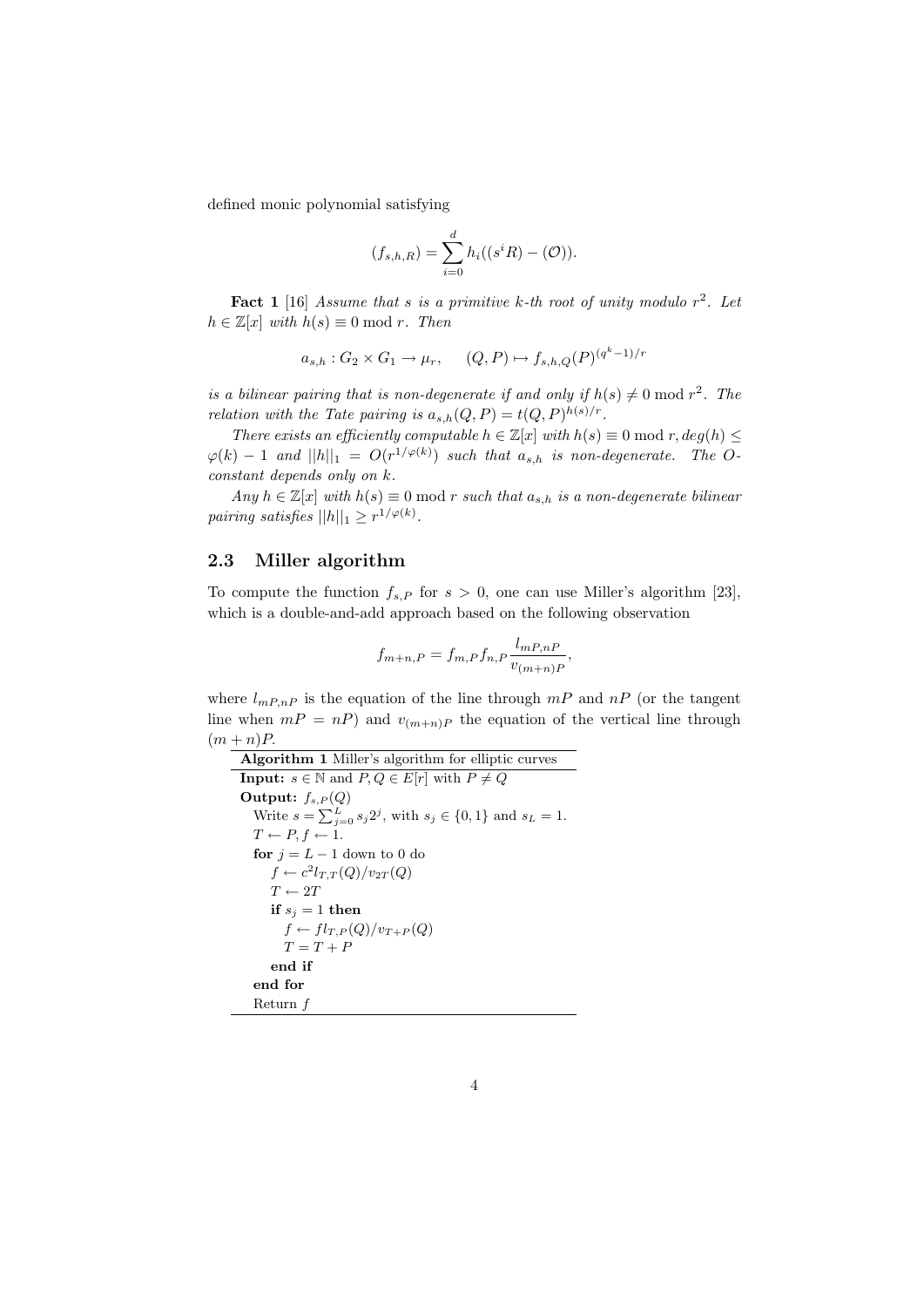For  $s < 0$  it suffices to remark that  $(f_{s,P}) = -(f_{-s,P})-(v_{sP})$ . One execution of the main loop in algorithm 1 will be called a basic Miller iteration, during which one doubling and at most one addition is computed.

## 3 Properties of optimal pairing

At first, we recall the definition of optimal pairing in [27].

**Definition 2** Let  $e: G_1 \times G_2 \rightarrow G_T$  be a non-degenerate, bilinear pairing with  $|G_1| = |G_2| = |G_T| = r$ , where the field of definition of  $G_T$  is  $\mathbb{F}_{q^k}$ .  $e(\cdot, \cdot)$  is called an optimal pairing if it can be evaluated with about at most  $(\log_2 r)/\varphi(k) + \varepsilon(k)$ Miller iterations, where  $\varepsilon(k)$  is less than  $\log_2 k$ .

From Fact 1 and the definition of optimal pairing, we get the following proposition which gives a simple criterion for determining whether a pairing  $a_{s,h}$  is an optimal pairing.

**Theorem 1** Assume that s is a primitive k-th root of unity modulo  $r^2$ . Let  $h(x) = \sum_{i=0}^{\varphi(k)-1} h_i x^i$  be a polynomial in  $\mathbb{Z}[x]$  of degree less than  $\varphi(k) - 1$  with  $h(s) \equiv 0 \bmod r$  and  $h(s) \neq 0 \bmod r^2$  and let  $\omega(h)$  be the Hamming weight of  $(h_0, \cdots, h_{\varphi(k)-1})$ . If

$$
\prod_{0\leq i\leq \varphi(k)-1\atop h_i\neq 0} |h_i|\leq 2^{-\omega(h)}kr^{1/\varphi(k)},
$$

then  $a_{s,h}$  is an optimal pairing.

**Proof** The assumption of the proposition and Fact 1 implies that  $a_{s,h}$  is a non-degenerate pairing. From Fact 1,  $a_{s,h}(Q, P) = f_{s,h,Q}(P)^{q^k-1/r}$ , where

$$
(f_{s,h,Q}) = \sum_{0 \le i \le \varphi(k)-1} h_i((s^i Q) - (\mathcal{O}))
$$

and  $P, Q \in E(\mathbb{F}_{q^k})[r]$ . By the Proposition 3.4 in Silverman [26], one have  $h_i((s^iQ) - (\mathcal{O})) \sim (h_is^iQ) - (\mathcal{O})$  i.e. there exists a function  $f_i \in \mathbb{F}_{q^k}(E)$  such that

$$
h_i((s^i Q) - (O)) - ((h_i s^i Q) - (O)) = (f_i).
$$

The number of the basic Miller iterations to build  $f_i$  is at most  $\log_2|h_i|$ . By the above discussion, one can find that there is function  $g \in \mathbb{F}_{q^k}(E)$  such that

$$
(g) = \sum_{0 \le i \le \varphi(k)-1} ((h_i s^i Q) - (\mathcal{O})).
$$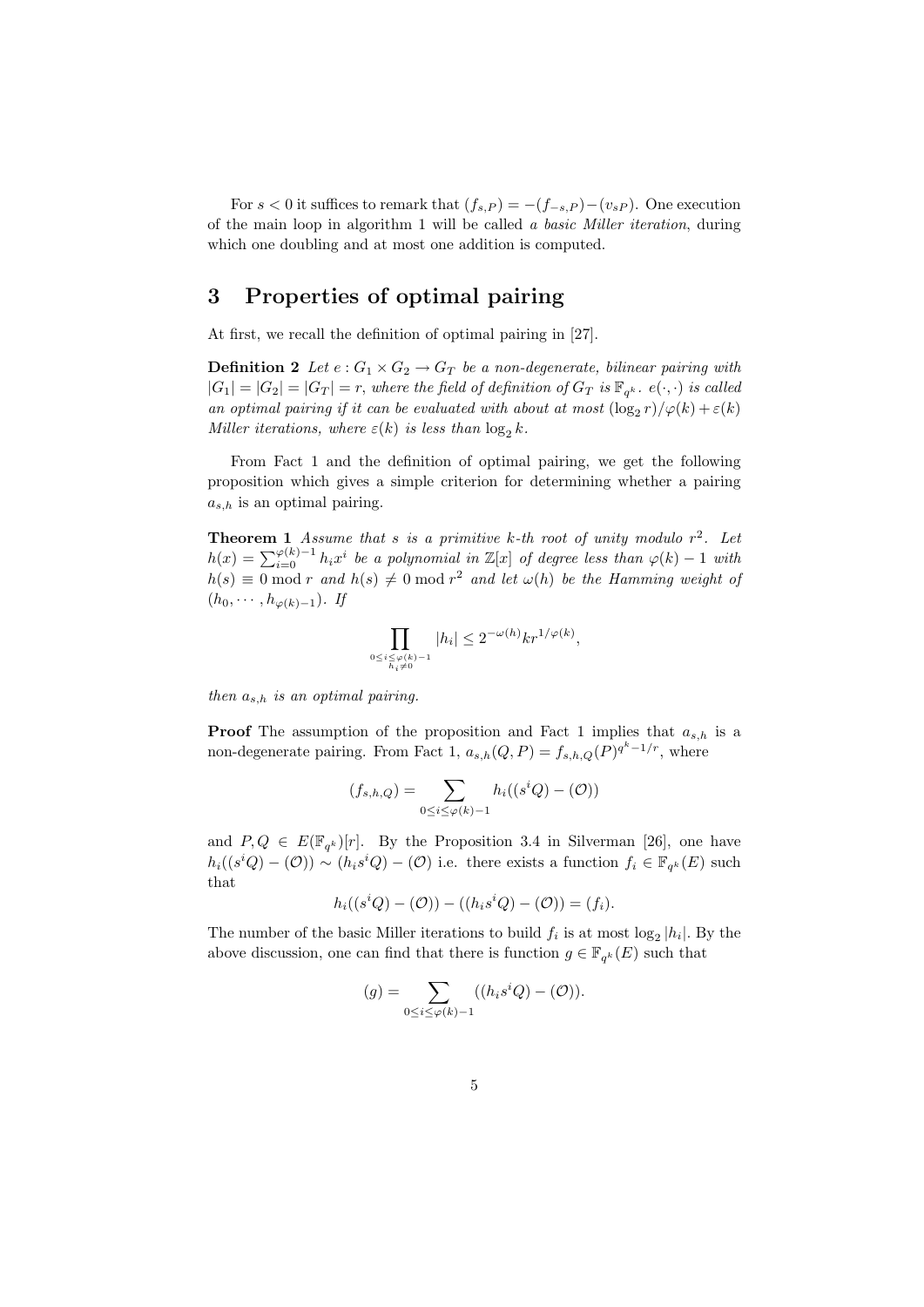To compute g, one can only use the add approach in Miller iteration loop, and the number of the basic Miller iterations g is at most  $\omega(h) - 1$ . It is not difficult to see that

$$
f_{a,s,h} = cg \prod_{0 \le i \le \varphi(k)-1} f_i,
$$

where  $c$  is a nonzero constant. Therefore the number of the basic Miller iterations to compute  $f_{a,s,h}$  is at most  $\sum$  $0 \leq i \leq \varphi(k) - 1$ <br> $h_i \neq 0$  $\log_2 |h_i| + \omega(h) - 1$ . If

$$
\big(\prod_{\substack{0\leq i\leq \varphi(k)-1\\ h_i\neq 0}} |h_i|\big)\leq 2^{-\omega(h)}kr^{1/\varphi(k)},
$$

then

$$
\log_2(\prod_{0 \le i \le \varphi(k)-1 \atop h_i \neq 0} |h_i|) + \omega(h) - 1 \le (\log_2 r) / \varphi(k) + \log_2 k.
$$

This implies  $a_{s,h}$  is an optimal pairing.

**Corollary 1** Let  $s, h(x)$  be defined as Theorem 1 and let

$$
h_{max} = \max\{|h_0|, \cdots, |h_{\varphi(k)-1}|\}.
$$

If  $a_{s,h}$  is an optimal pairing, then

$$
\big(\prod_{\substack{0 \le i \le \varphi(k)-1 \\ h_i \neq 0}} |h_i| \big) / h_{max} \le k^2.
$$

**Proof** Since  $a_{s,h}$  is a non-degenerate pairing, by Fact 1, one have  $||h||_1\ge$  $r^{1/\varphi(k)}$ , this implies  $h_{max} \geq r^{1/\varphi(k)}/k$ . By the proof of proposition 1, we have that the number of basic Miller iterations to compute an optimal pairing  $a_{s,h}$ is at least

$$
(\prod_{\substack{0 \le i \le \varphi(k)-1 \\ h_i \neq 0}} |h_i|) \le kr^{1/\varphi(k)}
$$

which completes the proof of the proposition.

In order to describe the method of constructing elliptic curves clearly, we introduce the following definition.

**Definition 3** A polynomial is called an optimal polynomial with respect to  $[k, s]$ modulus r if  $a_{s,h}$  is a non-degenerate optimal pairing.

Vercauteren [27] apply LLL-algorithm to find an optimal polynomial of family elliptic curves. However, the short vector h output by LLL-algorithm satisfying  $||h||_1 \leq r^{1/\varphi(k)}$  may not meet the condition of optimal pairing in proposition 1.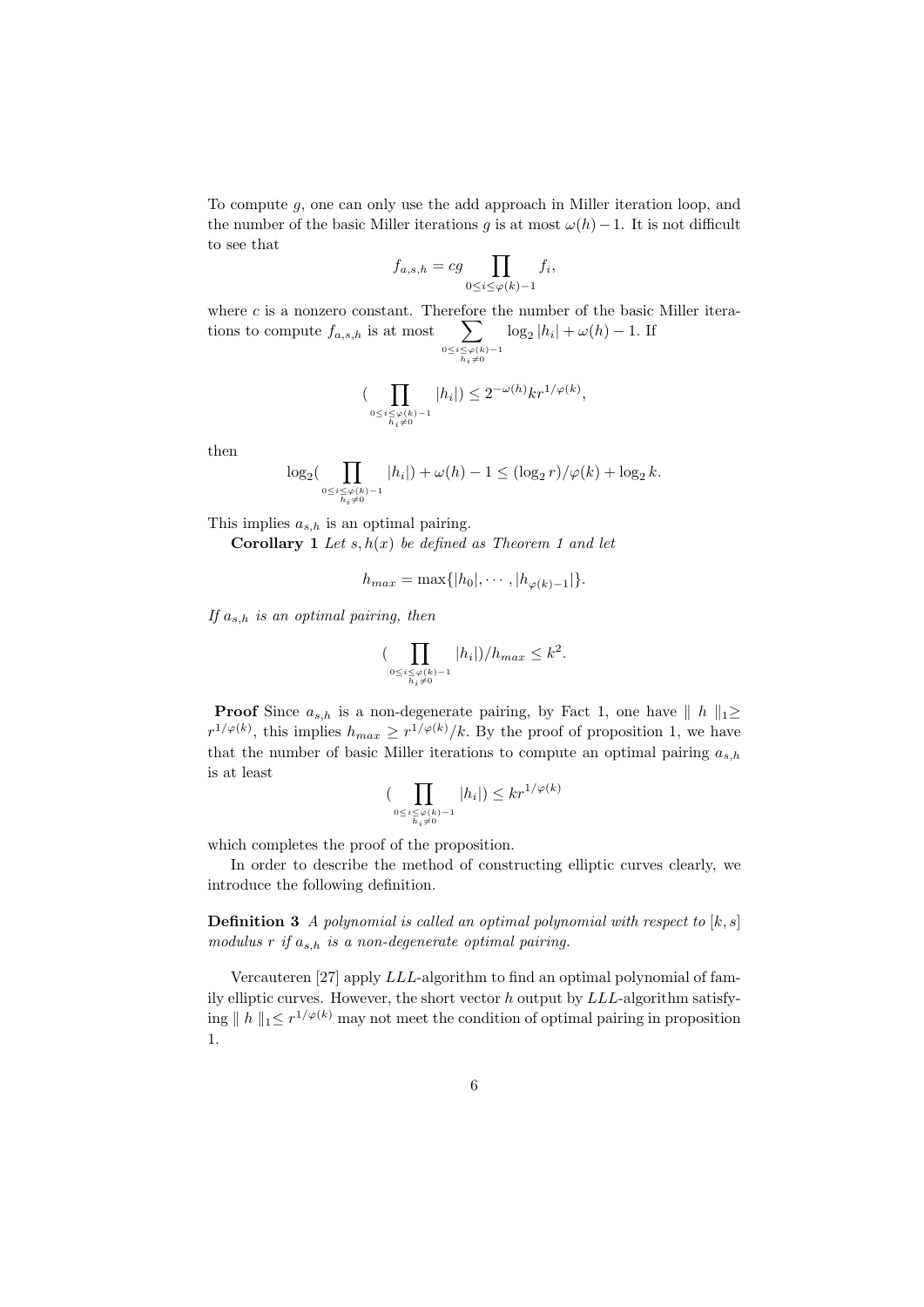Applying Proposition 2, for a given elliptic curve, we provide the following algorithm which can output an optimal polynomial if there exists one. Let

$$
A_{k,j} = \{ (h_0, \cdots, h_{j-1}, h_{j+1}, \cdots, h_{\varphi(k)-1}) | h_i \in \mathbb{Z}, \; (\prod_{\substack{h_i \neq 0 \\ i \neq j}} |h_i|) \leq k^2 \}.
$$

Algorithm 2 Algorithm for finding an optimal polynomial

**Input:**  $r, s, k \in \mathbb{N}$  satisfy that s is a primitive k-th root of unity modulo  $r^2$ **Output:** an optimal polynomial h with respect to s modulus  $r$ 1. For  $j = 0$  to  $\varphi(k) - 1$ 2. For  $h' \in A_{k,j}, c \leftarrow -1$  $\sum_{k=1}^{\varphi(k)-1}$  $i=0$  $i \neq j$  $h_i s^i \bmod r$ 3. Find the absolute smallest integer  $h_j$  satisfying  $s^j h_j \equiv c \mod r$ ,  $h \leftarrow (h_0, \cdots, h_{j-1}, h_j, h_{j+1}, \cdots, h_{\varphi(k)-1})$ 4. Endif (  $\mathcal{L}^{(k)-1}$  $\displaystyle{{i=0} \atop {h_i \neq 0}}$  $|h_i|$ )  $\leq kr^{1/\varphi(k)}$ , and  $\sum_{k=1}^{\varphi(k)-1}$  $i=0$  $h_i s^i \neq 0 \bmod r^2$ 5.  $j \leftarrow j + 1$ 6. Output  $h(x) =$  $\sum_{k=1}^{\varphi(k)-1}$  $i=0$  $h_ix^i$ 

In practice,  $sharp A_{k,j}$  is a small number which is dependent on the embedding degree  $k$ , hence all the cases in step 2 can be exhausted search. Applying the Euclidean algorithm, one can solve the following equation in step 3

$$
s^j x \equiv c \bmod r.
$$

Therefore, algorithm 2 is an efficient way to determine whether there exists an optimal polynomial with respect to  $[k, s]$  modulus r. However, the following proposition shows that such optimal polynomial is rare which shows that the optimal pairing is sparse.

**Theorem 2** Let  $r$  be a prime number and  $s$  be a primitive  $k$ -root of unity modulo  $r^2$ . Let  $l = \varphi(k)$ . Then the number of polynomials, which have a root s and its degree are less than l in  $\mathbb{F}_r[x]$  is  $r^{l-1} - 1$ . The number of optimal polynomials of degree less than l in  $\mathbb{F}_r[x]$  with respect to [k, s] modulo r is at most  $k^{2l}$ .

**Proof** It is easy to see that there are exactly  $r^{l} - 1$  nonzero polynomials of degree less than l in  $\mathbb{F}_r[x]$ . By the step 2 and step 3 of algorithm 2, one can see that if a polynomial has a root s, then any  $l-1$  coefficients of the polynomial can take freely in  $\mathbb{F}_r$  and the *l*-th coefficient of the polynomial can be determined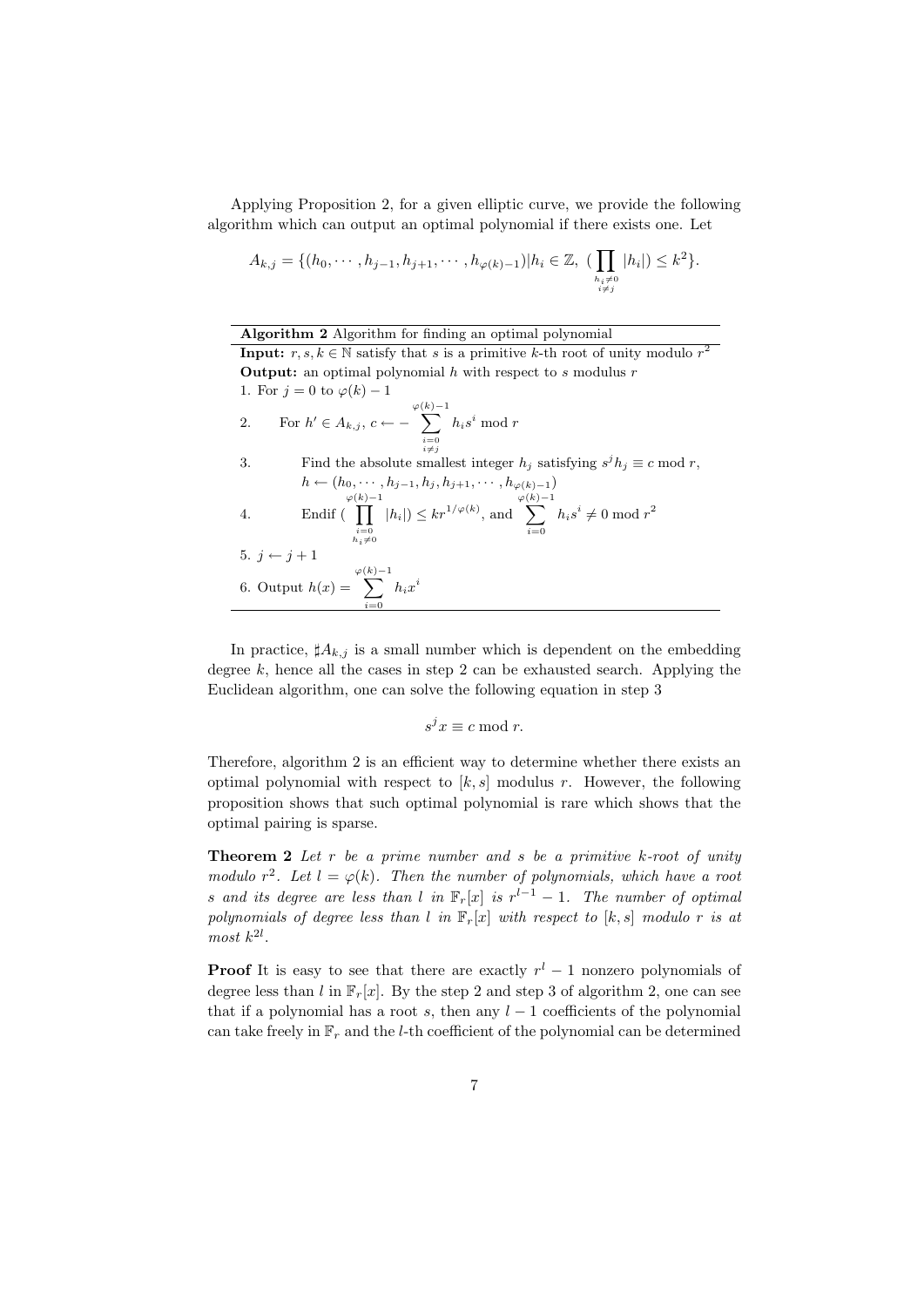uniquely by the  $l-1$  coefficients. Hence the number of polynomials, which have a root s and its degree are less than l in  $\mathbb{F}_r[x]$  is  $r^{l-1} - 1$ . By proposition 2, any coefficient of an optimal polynomials with respect to  $k, s$  modulo  $r$  is at most  $k^2$ . Therefore, the number of optimal polynomials of degree less than l in  $\mathbb{F}_r[x]$ with respect to  $[k, s]$  modulo r is at most  $k^{2l}$ .

**Remark.** In practice, the embedding degree k is at most 50 and r is at least  $2^{160}$ . Hence the optimal polynomials of degree less than l in  $\mathbb{F}_r[x]$  with respect to  $[k, s]$  modulo r is sparse.

# 4 New optimal pairings

In this section, we introduce some new optimal pairings. Given a positive integer k, let  $r \in R = {\Phi_k(x)|x \in \mathbb{Z}}$  be a prime number i.e., there exists an integer s' such that  $r = \Phi_k(s')$ , where  $\Phi_k(x)$  is the kth cyclotomic polynomial. In this section, we suppose that  $s' \geq 3k$ . Let

$$
h_i(x) = x^i - s'x^{i-1}, 1 \le i \le k.
$$

The main result in this section is the following theorem.

**Theorem 3** Let r, s' and  $h_i(x)$ ,  $1 \leq i \leq k$  be defined as above, and s be a k-th primitive root of unity modulus  $r^2$  and  $s \equiv s' \mod r$ . Then

- 1. for  $1 \leq i \leq k$ ,  $a_{s,h_i}$  are optimal pairings;
- 2.  $a_{s,h_1}$  is the general optimal ate pairing.

The main steps in the proof of Theorem 3 are the following results.

**Lemma 1** Let  $\Phi_k(x)$  be the kth cyclotomic polynomial. Let r be a prime number and s' be an integer such that  $r = \Phi_k(s')$ . Then

$$
\frac{s'^{l}}{s'^{l} + l(s'+1)^{l-1}}r \le s'^{l} \le \frac{s'^{l}}{s'^{l} - l(s'+1)^{l-1}}r.
$$

Proof It is well-known that the kth cyclotomic polynomial is as follows

$$
\Phi_k(x) = \prod_{\substack{\omega \in \mathbb{C}\text{primitive} \\ \text{nthroot of unity}}} (x - \omega) = \prod_{\substack{1 \le a \le k \\ (a,k) = 1}} (x - e^{2\pi i a/k}) \in \mathbb{Z}[x],
$$

hence it can be rewritten as

$$
\Phi_k(x) = x^l + c_{l-1}x^{l-1} + \dots + c_1x + 1,
$$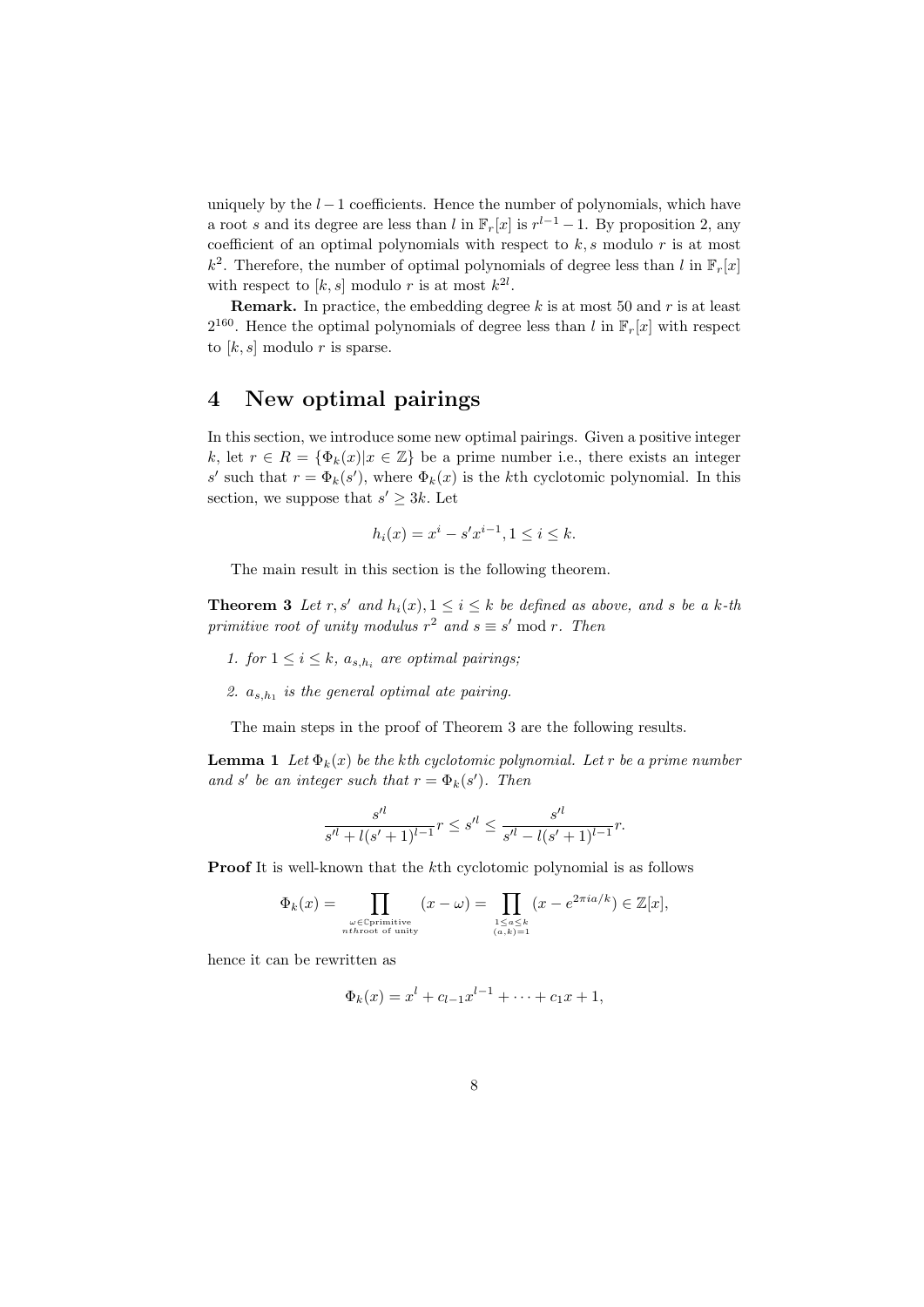where  $l = \varphi(k)$ , and  $|c_i| \leq \left(\begin{array}{c} l \\ l \end{array}\right)$ i . Therefore

$$
s^{l} - \sum_{0 \le i \le l-1} \left( \begin{array}{c} l \\ i \end{array} \right) s^{l} \le \Phi_k(s') \le s^{l} + \sum_{0 \le i \le l-1} \left( \begin{array}{c} l \\ i \end{array} \right) s^{l}.
$$

Since  $\begin{pmatrix} l \\ l \end{pmatrix}$ i  $\Big) \leq l \left( \begin{array}{c} l-1 \\ l \end{array} \right)$ i , we have

$$
\sum_{0 \le i \le l-1} \binom{l}{i} s'^i \le \sum_{0 \le i \le l-1} l \binom{l-1}{i} s'^i = l(s'+1)^{l-1},
$$

Which implies that

$$
\frac{s'^l}{s'^l+l(s'+1)^{l-1}}\Phi_k(s') \le s'^l \le \frac{s'^l}{s'^l-l(s'+1)^{l-1}}\Phi_k(s').
$$

**Lemma 2** Let r be a prime number and k be an integer satisfying that  $k|r-1$ . Then the number of solutions in the equation  $x^k \equiv 1 \pmod{r}$  is k. If  $s^k \equiv$  $1(\bmod r^2)$ , then s can be written as  $s = x_0 + y_0r \bmod r^2$ , where

$$
x_0^k \equiv 1 \mod r
$$
,  $y_0 \equiv (kr)^{-1}(x_0^{1-k} - x_0) \mod r$ .

**Proof** Since r is a prime number, there exists an generator element g in  $\mathbb{Z}_r^*$ , i.e., for any  $\alpha \in \mathbb{Z}_r^*$  there is an unique integer  $1 \le a \le r-1$  such that  $\alpha \equiv g^a \mod r$ . By the assumption of  $k|r-1$ , it is easy to see that

$$
\alpha^k \equiv 1 \bmod r \Longleftrightarrow \frac{r-1}{k} | a.
$$

This proves the first part of the lemma.

If  $s^k \equiv 1 \pmod{r^2}$ , then  $s^k \equiv 1 \pmod{r}$  holds. Assume that  $s^k \equiv 1 \pmod{r^2}$ , then s can be written as  $s \equiv x_0 + y_0 r \mod r^2$ , where  $x_0^k \equiv 1 \mod r$ . Therefore we have  $s^k$ 

$$
sk \equiv (x0 + y0r)k \mod r2
$$
  
\equiv x<sub>0</sub><sup>k</sup> + kx<sub>0</sub><sup>k-1</sup>y<sub>0</sub>r \mod r<sup>2</sup>  
\equiv 1 \mod r<sup>2</sup>,

which completes the proof of the second part of the lemma.

**Lemma 3** Let  $r, s'$  be defined as above, and s be a k-th primitive root of unity modulus  $r^2$  and  $s \equiv s' \mod r$ . Then, for all  $1 \le i \le k$ , we have  $h_i(s) \equiv 0 \mod r$ and  $h_i(s) \neq 0 \text{ mod } r^2$ .

**Proof** By the assumption of the lemma, it is not difficult to see that  $s' \neq$ s mod  $r^2$ . Since  $s \equiv s' \mod r$ , and by the definition of  $h_i(x)$ , we have

$$
h_i(s) \equiv 0 \bmod r.
$$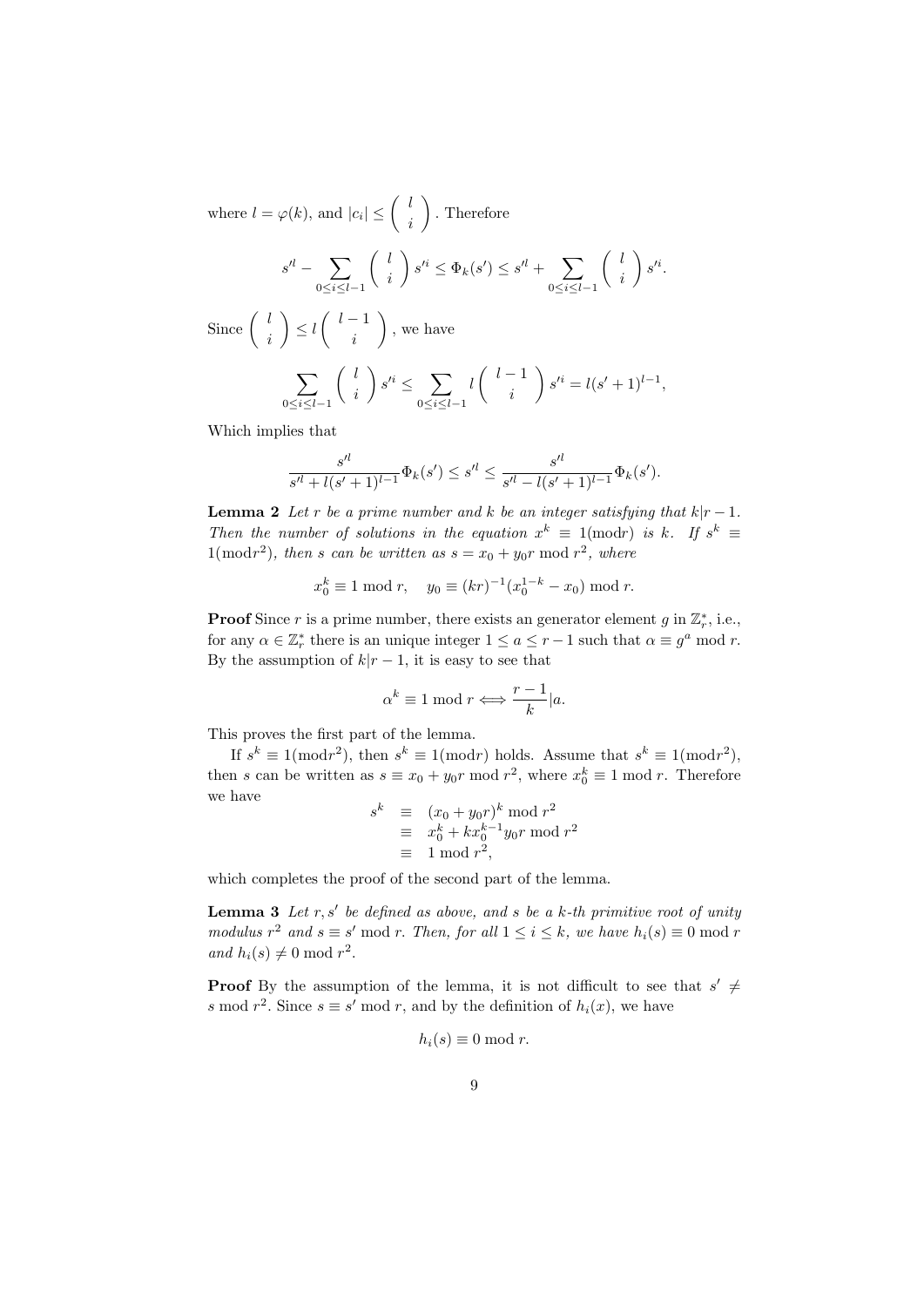Suppose  $h_i(s) \equiv 0 \mod r^2$ , then we have

$$
s^i \equiv ss'^{i-1} \bmod r^2.
$$

Since  $gcd(s, r) = 1$ , this gives  $s' \equiv s \mod r^2$ , which contradicts to  $s' \neq s \mod r^2$ , and the proof is complete.

Proof of Theorem 3 By the assumption of Theorem 3 and from Lemmas 2 and 3, there exists s satisfying  $s \equiv s' \mod r$  and

$$
h_i(s) \equiv 0 \bmod r, \quad h_i(s) \neq 0 \bmod r^2, \quad 1 \leq i \leq k.
$$

Hence, by fact 1, for all  $1 \leq i \leq k$ ,  $a_{s,h_i}$  are non-degenerate bilinear pairings.

Collected the results in Lemma 1 and Theorem 1 and by the definition of  $h_i(x)$ , it is easy to see that the number of basic Miller iterations to compute  $a_{s,h_i}$  is at most

$$
\log s' + \omega(h_i) - 1 \leq (\log_2 \frac{s'^l}{s'^l - l(s'+1)^{l-1}}r) / \varphi(k) + 1 \leq (\log_2 r) / \varphi(k) + 2,
$$

where we have used  $s' \geq 3k$ . By the definition of optimal pairing, one can see that  $a_{s,h_i}$  are optimal pairings.

Since  $s' \equiv s \mod r$  and  $Q \in E(\mathbb{F}_q)[r]$ , we can obtain

$$
(f_{s,h_1,Q}) = (sQ) - s'(Q) + (s'-1)(Q) = (sQ) - s'(Q) + (s'-1)(Q),
$$

so  $a_{s,h_1}(Q, P) = f_{s,h_1,Q}(P)^{q^k-1/r}$  is an optimal ate pairing.

# 5 Constructing pairing-friendly elliptic curves with optimal pairing

In this section, we introduce an explicit algorithms to construct pairing-friendly elliptic curve on which the optimal pairings  $a_{s,h_i}$  can be defined.

### 5.1 Construction methods

The following well-known observation[11] is crucial for the construction of primeorder curves with embedding degree k.

**Lemma 4** Let k be a positive integer,  $E/\mathbb{F}_q$  an elliptic curve with  $\sharp E(Fq) = hr$ where r is prime, and let t be the trace of  $E/\mathbb{F}_q$ . Assume that  $r \nmid k$ . Then  $E/\mathbb{F}_q$ has embedding degree k with respect to r if and only if  $\Phi_k(q) \equiv 0 \pmod{r}$ , or, equivalently, if and only if  $\Phi_k(t-1) \equiv 0 \pmod{r}$ .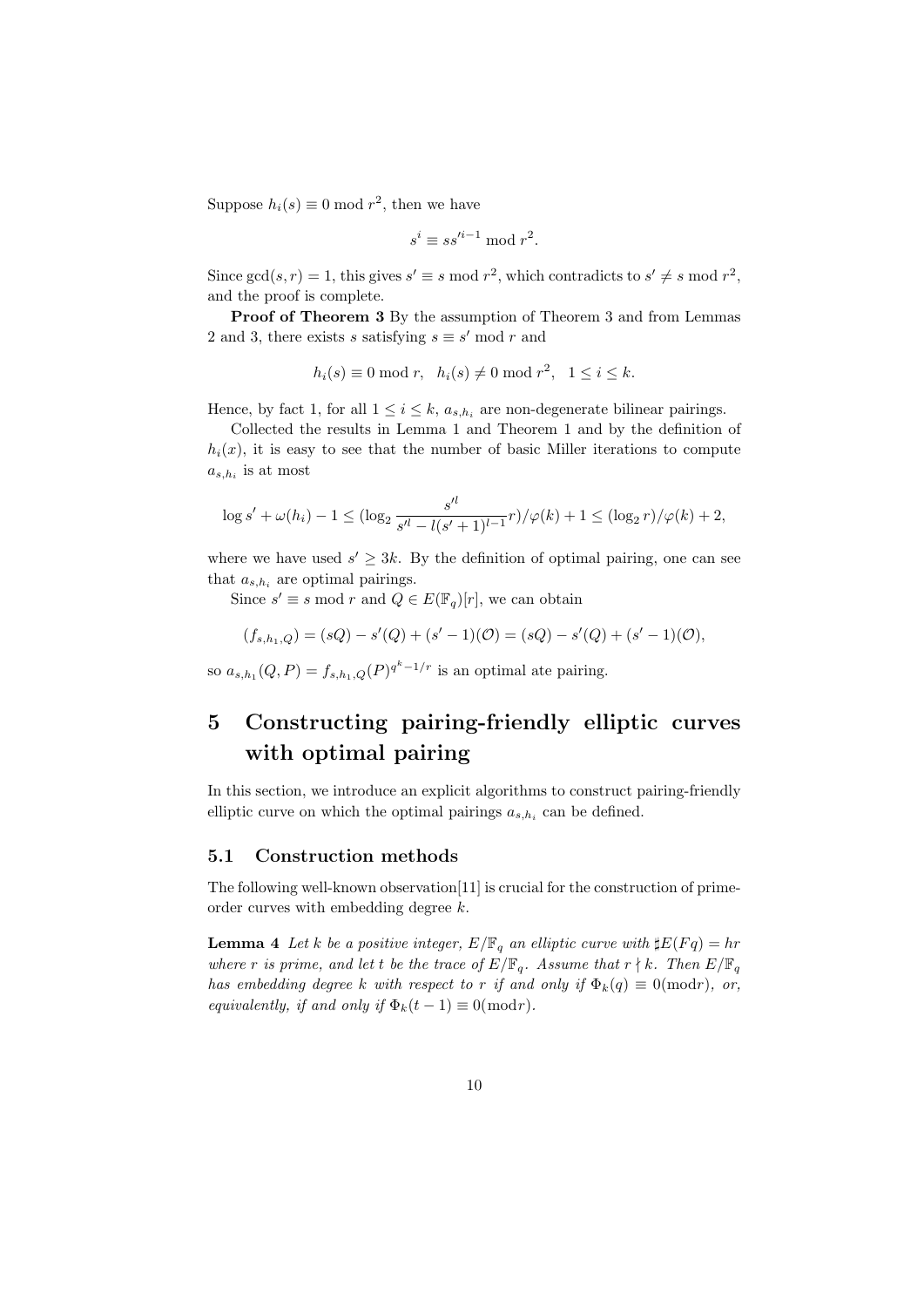The following algorithm gives a procedure for constructing pairing-friendly curve with an optimal pairing. Modifying the Cocks-Pinch method, we get the following construction method in which the discriminant  $D$  can be chosen arbitrarily. The idea of the following algorithm can be found in some papers for constructing of family pairing friendly curve, as an example see [14]. Here, we apply this idea to construct a pairing friendly elliptic curve explicitly.

| <b>Algorithm 3</b> Algorithm for finding an elliptic curve with optimal pairings |
|----------------------------------------------------------------------------------|
| <b>Input:</b> Fix a positive integer k and a positive square-free integer $D$    |
| Output: $q, r, t$                                                                |
| 1. Find a prime number $r = \Phi_k(s')$ in the sequence                          |
| $R = {\Phi_k(x) x \in \mathbb{Z}}$                                               |
| satisfying $\left(\frac{-D}{n}\right) = 1$                                       |
| 2. Let $t = s' + 1$ , and $y_0 = (t - 2)/\sqrt{-D}$ mod r                        |
| 3. Let y be the unique lift of $y_0$ to $(0, r]$ and $q = (t^2 + Dy^2)/4$        |
| 4. Output $q, r, t$                                                              |

If q is an integer and prime, then there exists an elliptic curve E over  $\mathbb{F}_q$ with a subgroup of order r and embedding degree k. If  $D < 10^{10}$  then E can be constructed via the CM method.

We observe that there is no reason to believe that  $y$  is much smaller than r, and thus in general  $q \approx r^2$ . We conclude that the curves produced by this method tend to have  $\rho$ -value around 2. In this algorithm the CM discriminant D is chosen arbitrarily.

#### 5.2 Analysis of the construction methods

In this section, we analyse the efficiency of our construction methods.

Step 1 of algorithm 3 is motivated by the fact: if  $f(x) \in \mathbb{Z}[x]$ , then a famous conjecture of Buniakowski and Schinzel (see [19], p. 323) says that a nonconstant  $f(x)$  takes an infinite number of prime values if and only if f has positive leading coefficient, f is irreducible, and  $gcd({f(x) : x \in \mathbb{Z}}) = 1$ . Cyclotomic polynomial  $\Phi_k(x)$  of which the leading coefficient is 1, is irreducible, and  $\Phi_k(0) = 1$ , i.e.  $\Phi_k(x)$  satisfies the conditions of the conjecture. In practice, one can often find a prime number in the sequence  $R = {\Phi_k(x)|x \in \mathbb{Z}}$ .

There exists polynomial time algorithm to compute the square root of  $-D$  mod r, specially when  $r \equiv 3 \mod 4$ ,  $\sqrt{-D} \equiv (-D)^{(r+1)/4} \mod r$ . Hence step 2 of algorithm 3 is efficient.

Collecting the above discussion, for a given integer  $k$ , we can apply algorithm 3 to construct an elliptic curve with embedding degree k on which the optimal pairings  $a_{s,h_i}$  can be defined.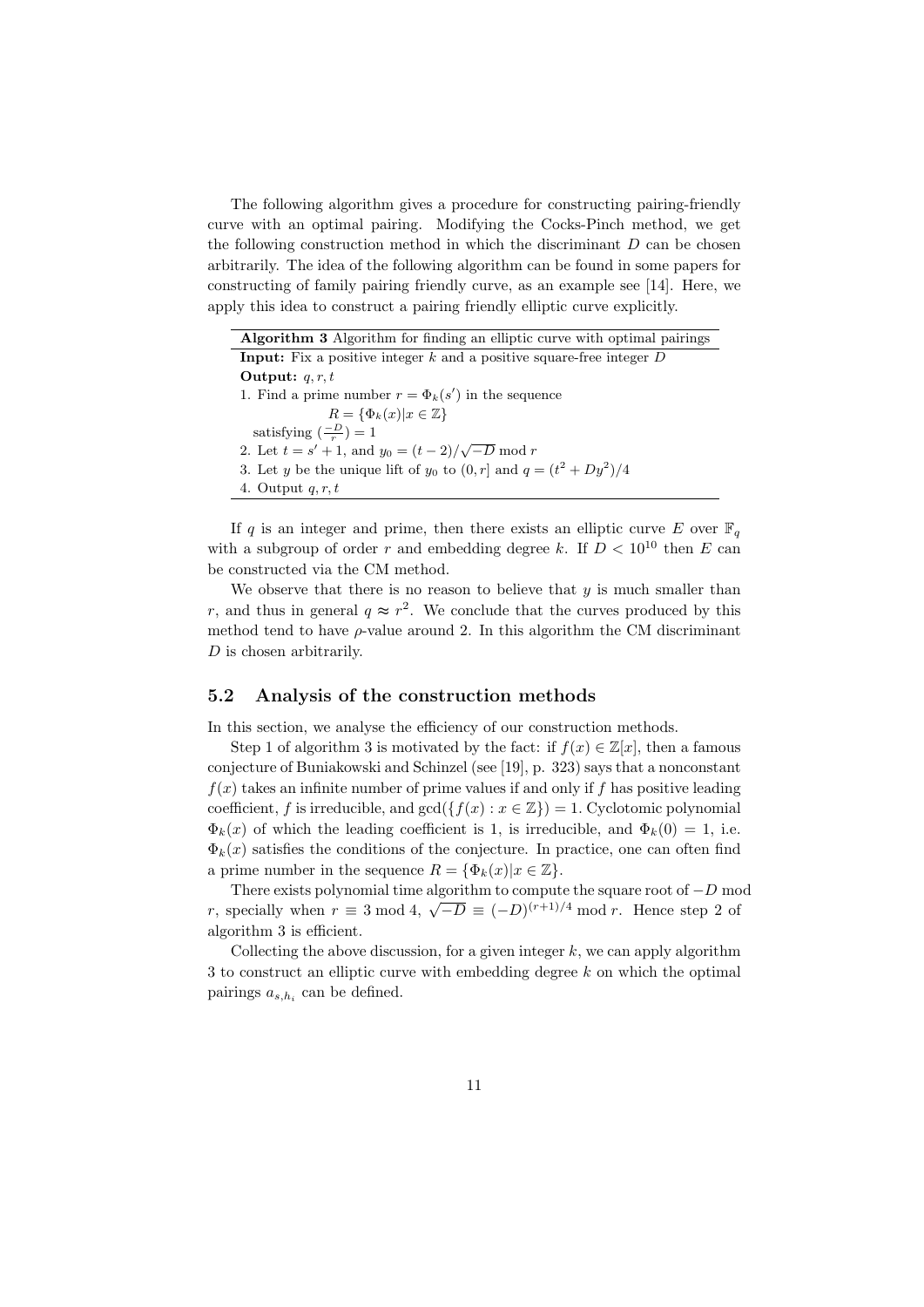#### 5.3 Numberical examples

All of the following curves have an optimal pairing defined on it. **Example 1** Let  $k = 5$  and  $s = 57094839957$ . We set

- $r = 34640261313259689881477449669870445086380042674049111402594043543$
- $t = 57094839958$
- $q = 39998256795030531155925764809375559214522321368785033329436687191$ 1235566665757621323922415237933595159427663709576524209752799124

Then the optimal pairing polynomial with respect to  $k$ , s modulo  $r$  are

$$
x^{i} - 57094839957x^{i-1}, \ \ 1 \leq i \leq 5.
$$

**Example 2** Let  $k = 9$  and  $s = 261570885$ . We set

- $r = 320284860597467165903904990581461251942458624919751$
- $t = 261570886$
- $q = 341941306426463241768623925118459711481212713770919$ 55556863115913051154953507224288225124964680813076

Then the optimal pairing polynomial with respect to  $k$ , s modulo  $r$  are

$$
x^{i} - 261570885x^{i-1}, \ \ 1 \leq i \leq 9.
$$

**Example 3** Let  $k = 23$  and  $s = 1023$ . We set

- $r = 1688745922001227204893597172987980758499206435101929708497973419192320$  $t = 1024$
- $q = 1659125238645708800159333988894131400894764435807424484608104673532319$ 669194786771008601182809331447396172665876895208843254029702370960387

Then the optimal pairing polynomial with respect to  $k$ , s modulo  $r$  are

$$
x^{i} - 1023x^{i-1}, \ \ 1 \leq i \leq 23.
$$

### 6 Conclusion

In this paper, we consider the optimal pairing which was introduced by Vercautern and give some properties of optimal pairing. Our result shows that the optimal pairing is rare. However, we can construct many optimal pairings by using cyclotomic polynomial and provide an explicit method to construct pairing friendly curves with optimal pairing. Our algorithm works for arbitrary embedding degree k and large prime subgroups order r. In this paper, we provide an algorithm for finding an optimal pairing if there exists one which is defined on the given elliptic curve.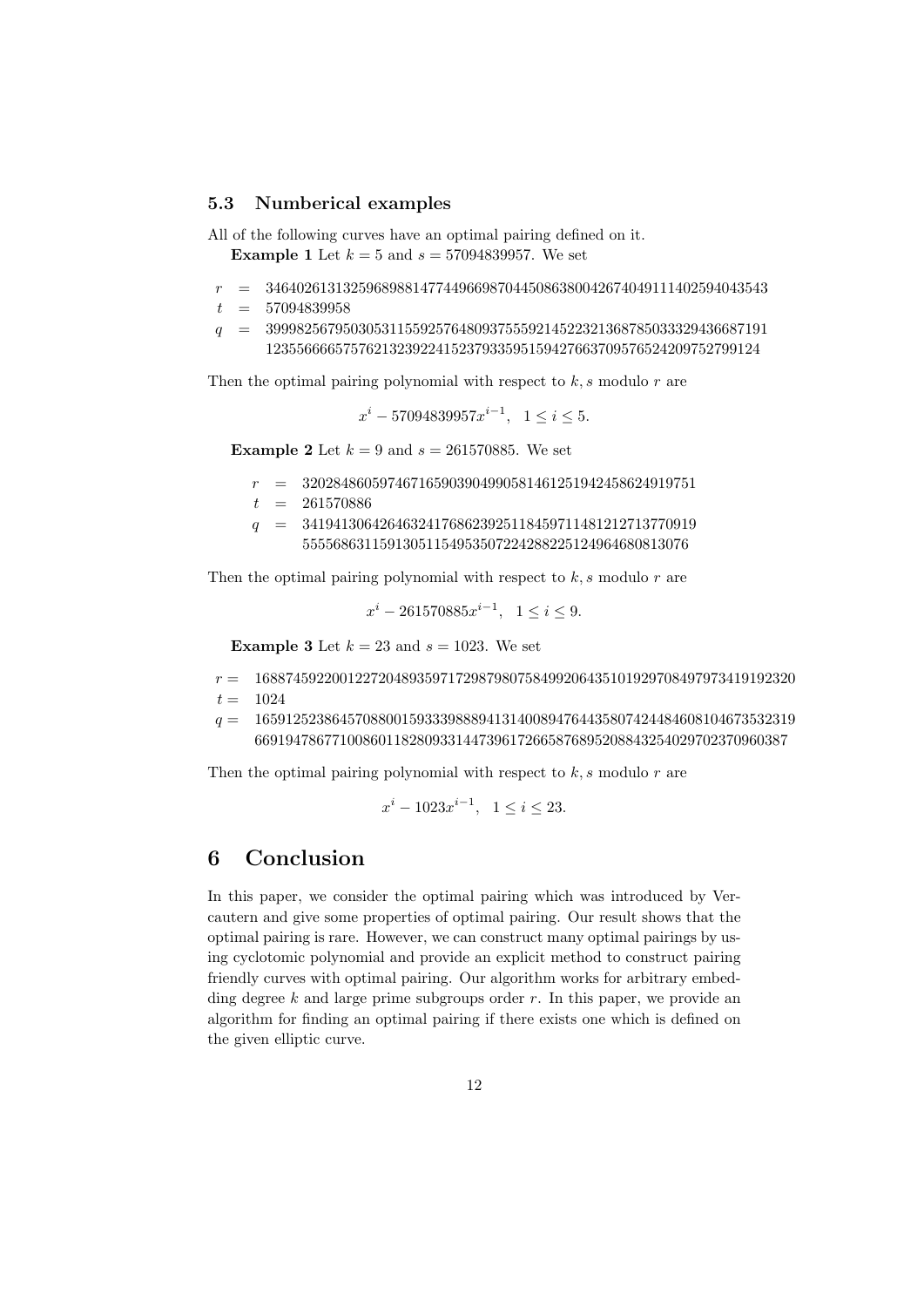### References

- [1] D. Boneh and M. Franklin, Identity-based Encryption from the Weil pairing, CRYPTO 2001, Lecture Notes on Computer Science, Vol. 2139, pp.213-229, 2001.
- [2] J.Bernstein, J. W. Lenstre, AND J. Pila Detecting perfect powers by factoring into coprimes, Math. Comp, Vol 76, no.257, pp.385-388, 2007.
- [3] P. S. L. M. Barreto, S. Galbraith, C. Ó hÉigeartaigh, and M. Scott, Efficient pairing computation on supersingular abelian varieties, Designs, Codes and Cryptography, 42(2007) 239-271.
- [4] P. S. L. M. Barreto, H. Y. Kim, B. Lynn and M. Scott, Efficient algorithms for pairing-based cryptosystems, in Advances in Cryptology-CRYPTO '2002, LNCS 2442, 2002, pp.354-368.
- [5] Ian Blake, Gadiel Seroussi & Nigel Smart, Elliptic Curves in Cryptography, Cambridge University Press, 1999.
- [6] Ian Blake, Gadiel Seroussi & Nigel Smart, (ed.) Advances in Elliptic Curve Cryptography, Cambridge University Press, 2004.
- [7] D. Boneh, B. Lynn and H. Shacham, Short Signatures from Weil pairing, ASI-ACRYPT 2001, Lecture Notes on Computer Science, Vol. 2248, pp.514-532, 2001.
- [8] F. Brezing and A. Weng. Elliptic Curves Suitable for Pairing Based Cryptography. In Designs, Codes and Cryptography,vol 37(1), pages 133-141, 2005.
- [9] I. Duursma and H. -S Lee, Tate pairing implementation for hyperelliptic curves  $y^2 = x^p - x + d$ , in Advances in Cryptology–Asiacrypt'2003, LNCS 2894, pp. 111-123.
- [10] P.S.L.M. Barreto and M. Naehrig. Pairing-friendly elliptic curves of prime order. In SAC 2005 - Selected Areas in Cryptography, volume 3897 of Lecture Notes in Computer Science, pages 319-331. Springer, 2006.
- [11] D. Freeman, M. Scott, E. Teske, A taxonomy of pairing-friendly elliptic curves, To appear in Journal of Cryptology 2009.
- [12] D. Freeman. Constructing Pairing-Friendly Elliptic Curves with Embedding Degree 10. In Algorithmic Number Theory Symposium ANTS-VII, volume 4076 of Lecture Notes in Computer Science, pages 452-465. Springer-Verlag, 2006.
- [13] S. Galbraith, K. Harrison and D. Soldera, Implementing the Tate pairing, in Algorithm Number Theory, ANTS-V, LNCS 2369, 2002, pp.324-337.
- [14] S. Galbraith, F. Hess, and F. Vercauteren, Aspects of Pairing Iversion, IEEE Transactions on Information Theory, 54(12):5719-5728, 2008.